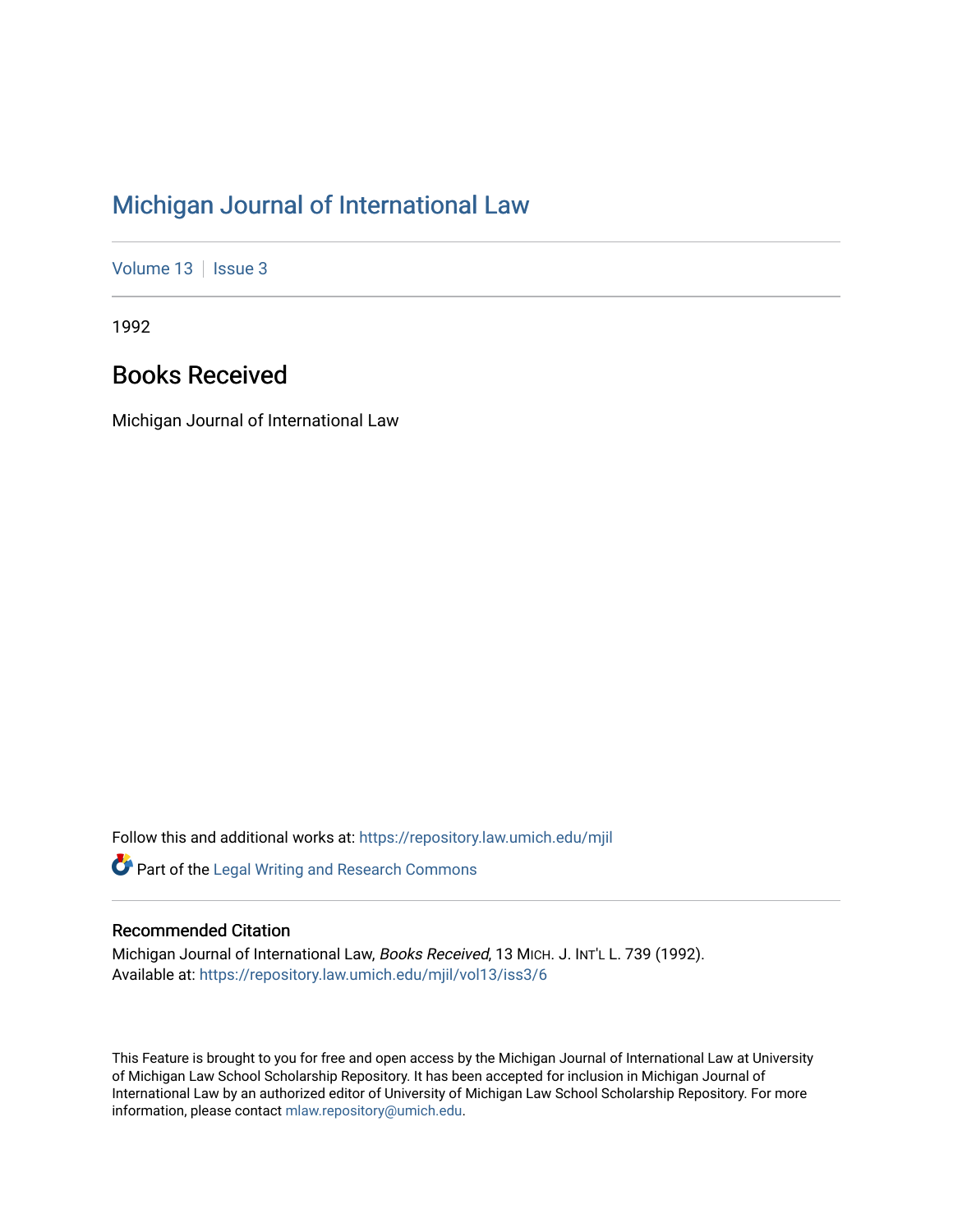## **BOOKS RECEIVED**

*Down in the Dumps: Administration of the Unfair Trade Laws* (Richard Boltuck and Robert E. Litan eds.) (Washington, **D.C.:** The Brookings Institution, **1991), pp.** xii, **350.**

This new book from the Brookings Institution examines how the Department of Commerce, charged with implementing the **U.S.** laws governing unfair trade, has actually administered these laws. The book offers comprehensive insights into the question of how the trade laws should be applied so that results are consistent with both economic theory and business behavior, as well as with the obligations of the United States under the **GATT.** The book contains eight chapters, all written **by** trade experts who are largely critical of current procedures: Richard Boltuck and Robert Litan give an overview of the issues; Tracy Murray writes on dumping margins methodology; David Palmeter, Joseph Francoise, and Jeffrey Anspacher, on calculating subsidy rates; David Palmeter, on the fairness of current administrative procedures; Ronald Cass, on consistency with the **GATT;** Richard Boltuck and Seth Kaplan, on the economic effects of the Department's procedures; and Robert Baldwin and Michael Moore, on the political economy behind the administration of the trade remedy laws. Terence Stewart concludes with a critique of some of the foregoing chapters from a perspective that is generally supportive of current Department practice.

The book, on the whole, contends that unfair trade laws have been administered with a significant protectionist bias, and conclude that the problem is not so much with the laws themselves, but rather with the way they are administered. The recommendation is that enforcement of the current laws should be carefully circumscribed to practices truly distorting international trade.

*Single European Market Reporter* (Baker **&** McKenzie eds.) (Deventer: Kluwer Law and Taxation Publishers, **1991).**

This looseleaf reporter, created **by** Baker **&** McKenzie through use of its extensive network of offices inside Europe, is designed to keep its holders up-to-date on the progress toward the Single European Market. The advancement of that Single Market goal depends almost entirely on the implementation at the national level of Community